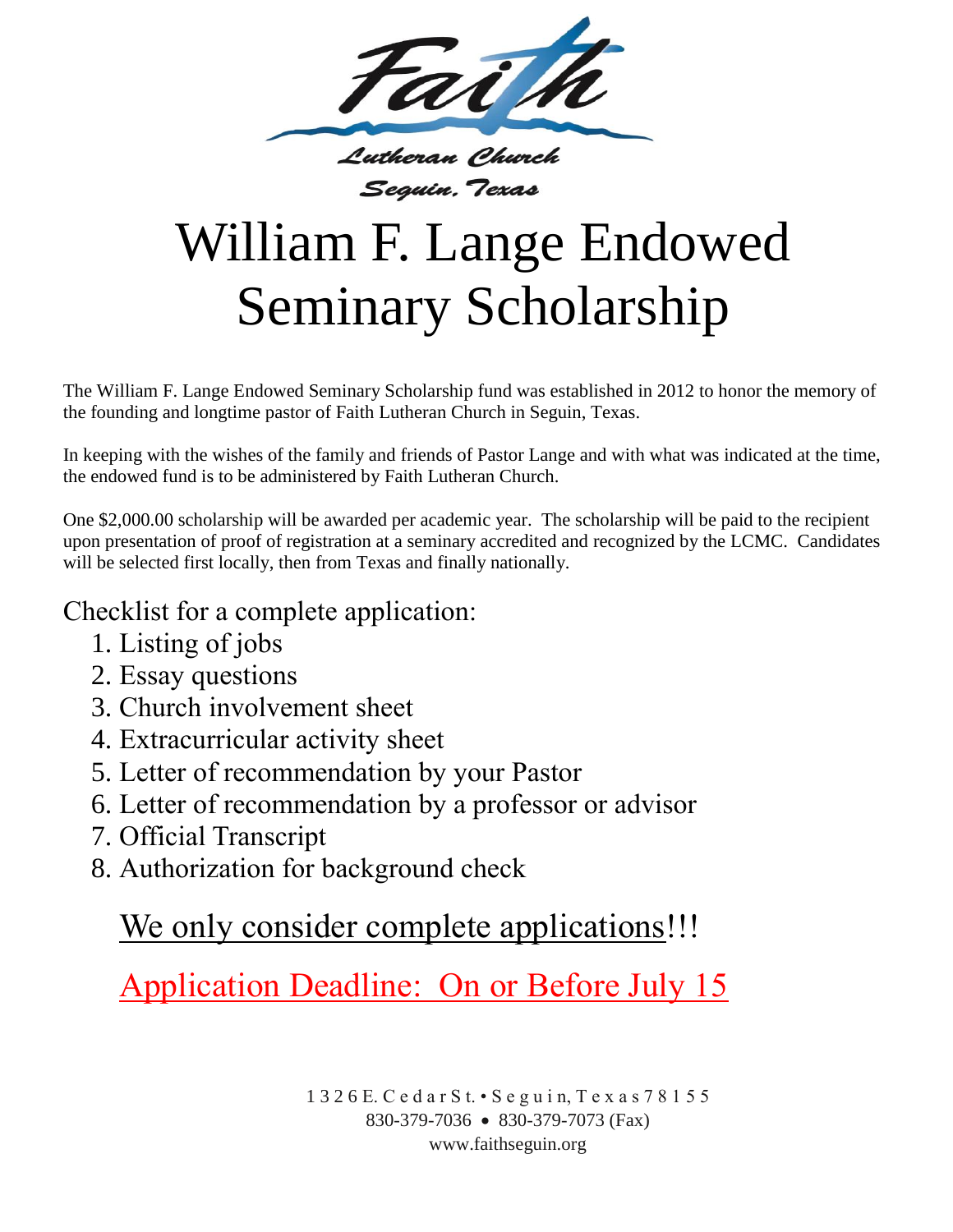Qualifications for the scholarship:

.

- 1. Recipient must be a college graduate by fall of the current year.
- 2. Recipient must have been a member of his or her church for a minimum of two years.
- 3. Recipient must be registered in an accredited seminary recognized by the LCMC.
- 4. **This form, background check form and two personal references (forms attached) must be returned to the committee on or before July 15.**

| Name                                                      |                 | <b>Birth Date</b> | Age                         |
|-----------------------------------------------------------|-----------------|-------------------|-----------------------------|
| <b>Street</b>                                             | City/State      | Zip Code          | Telephone Number            |
| PLEASE ATTACH AN OFFICIAL COPY OF YOUR COLLEGE TRANSCRIPT |                 |                   |                             |
|                                                           |                 |                   |                             |
| High School attended and year of graduation               |                 |                   |                             |
| University attended, Major and date of graduation         |                 |                   |                             |
| Marital status                                            |                 |                   |                             |
| Number of dependent children in family:                   |                 |                   |                             |
| List any jobs you have held in the last five years:       |                 |                   |                             |
| <b>EMPLOYER</b>                                           | <b>TYPE JOB</b> |                   | <b>LENGTH OF EMPLOYMENT</b> |
|                                                           |                 |                   |                             |
|                                                           |                 |                   |                             |
|                                                           |                 |                   |                             |
|                                                           |                 |                   |                             |
|                                                           |                 |                   |                             |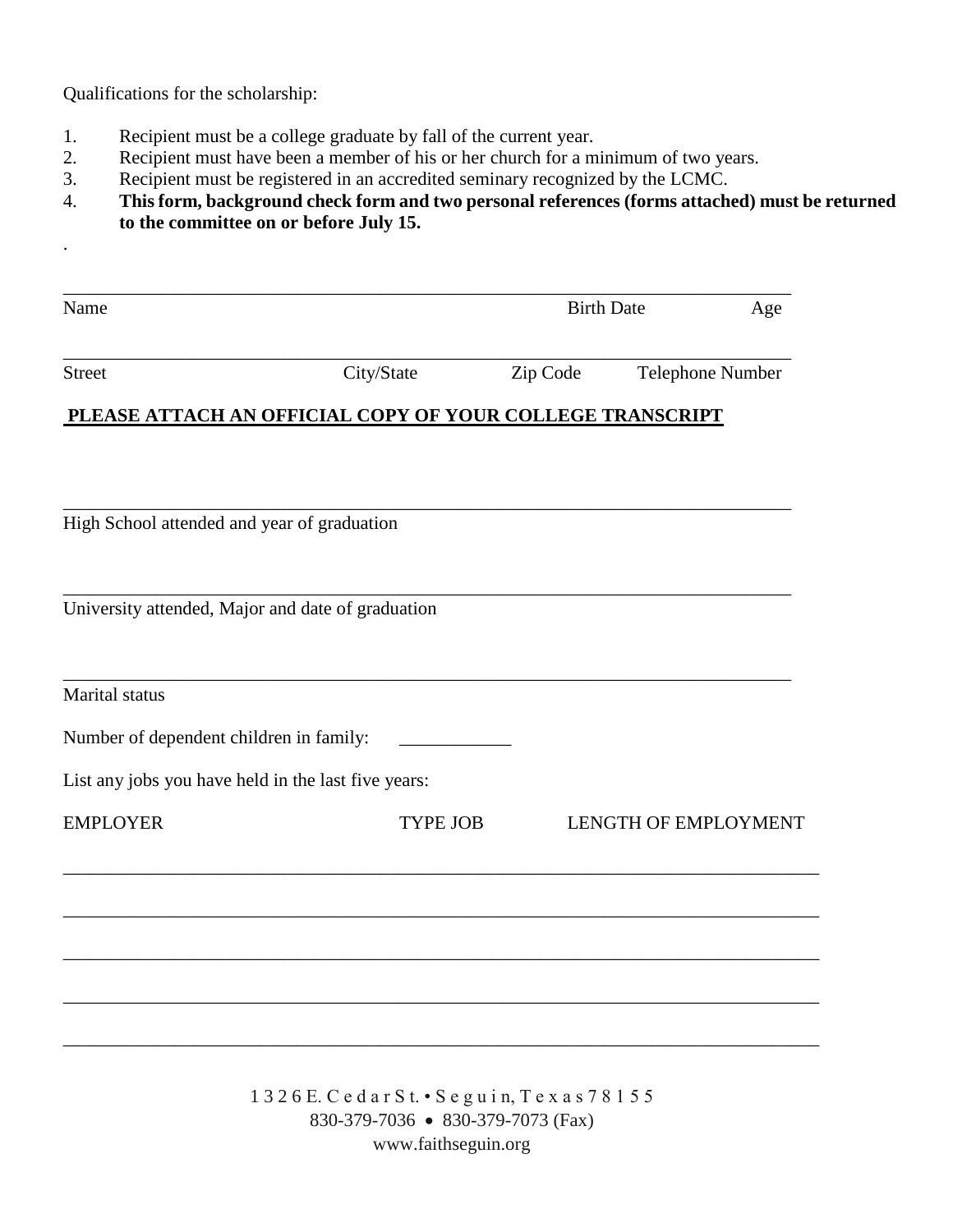Have you been accepted by this seminary?

Explain sources of financial support which will be used to pay for Education (list grants, scholarships, Aid, etc....)

List churches you have been a member of and what your involvement has been (include years):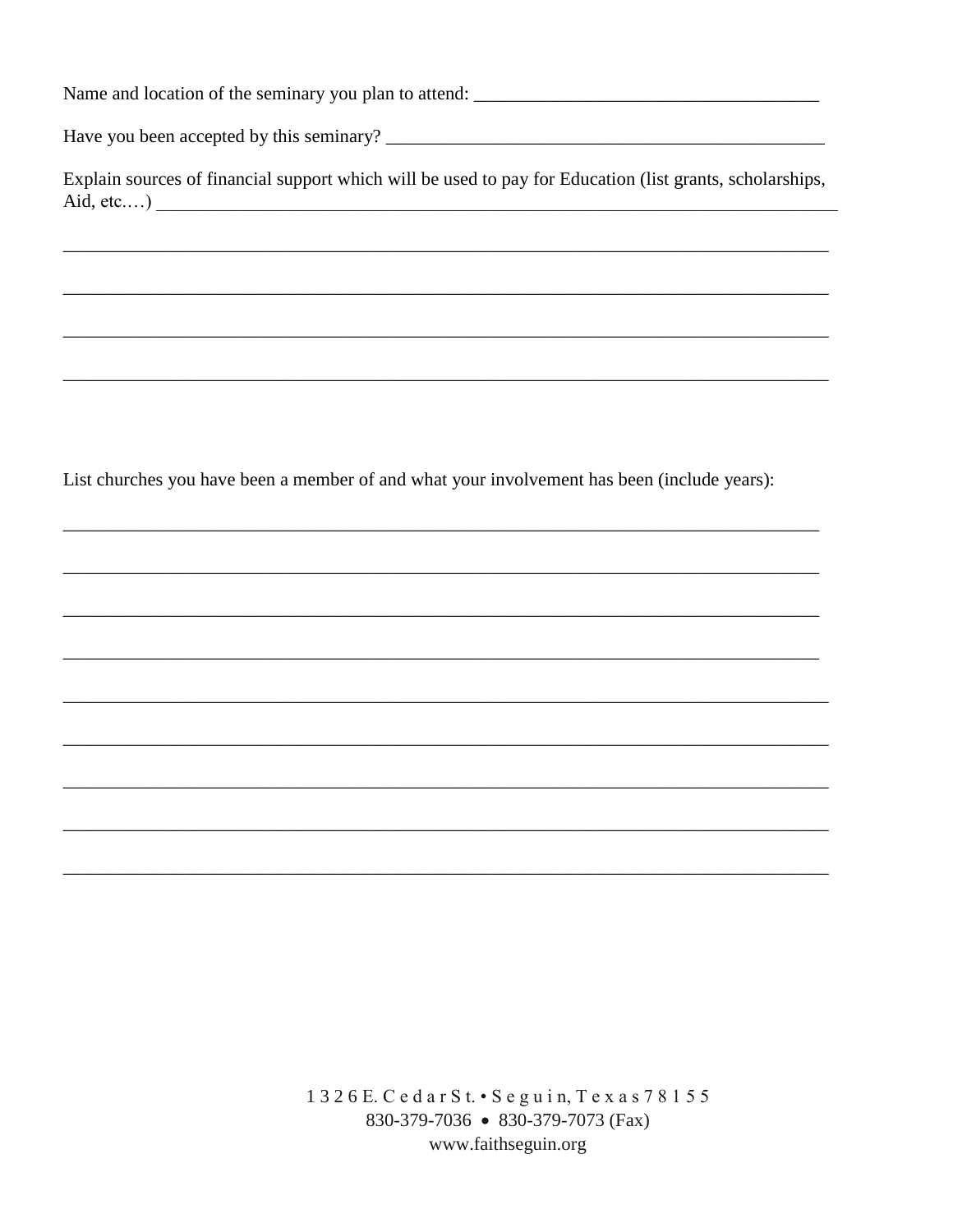Answer the following questions in a brief, handwritten essay below or attach:

- 1. Why have you chosen to enter the seminary?
- 2. How do you plan to use your education to serve others?
- 3. Where do you see yourself in 10 years from now?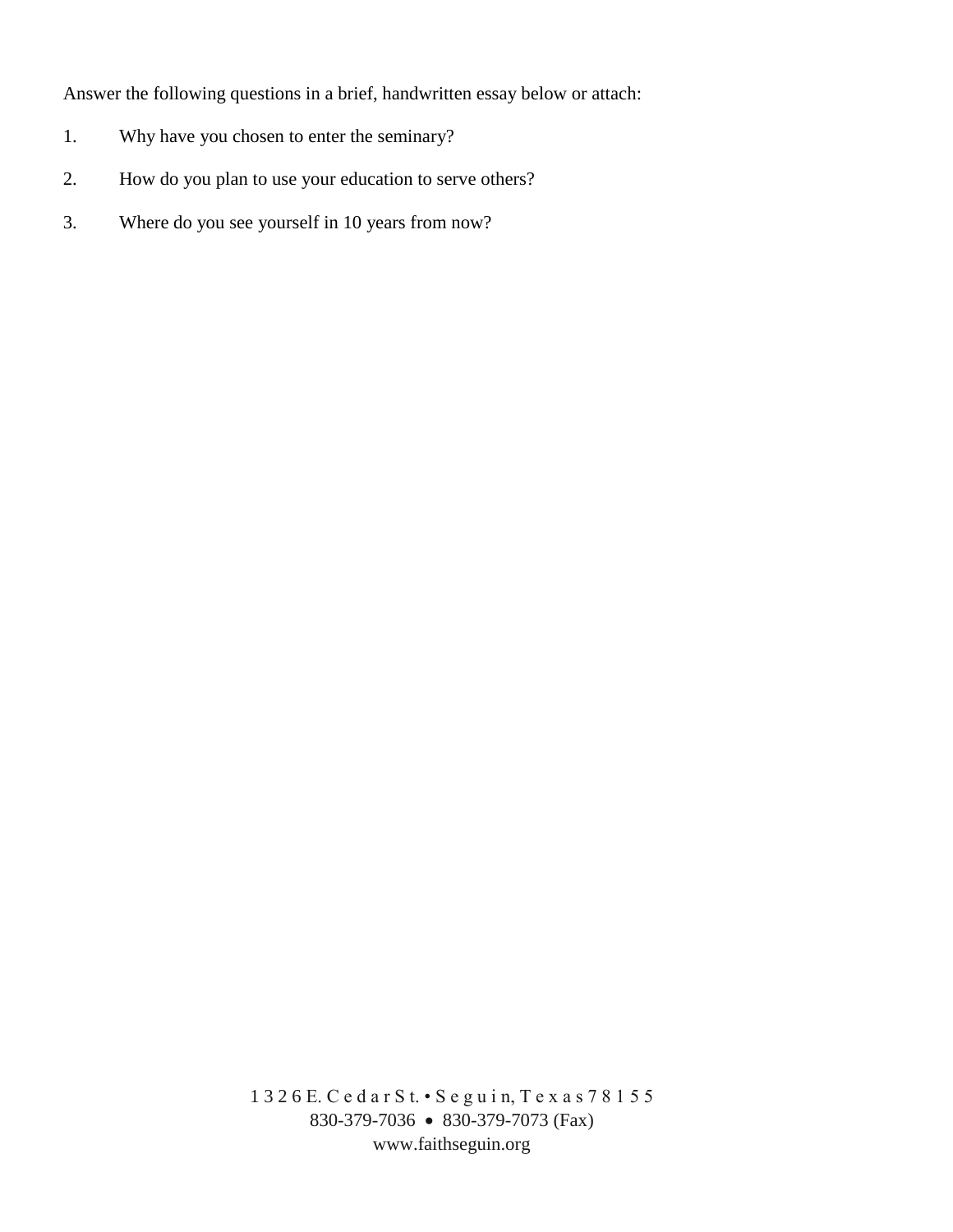## EXTRA CURRICULAR ACTIVITY SHEET

List current activities in school and community that you participate in as well as past activities:

**I certify that the information contained in this application is true and correct to the best of my knowledge, and that all written work is original.**

Student's signature: **Example 20** Student's signature: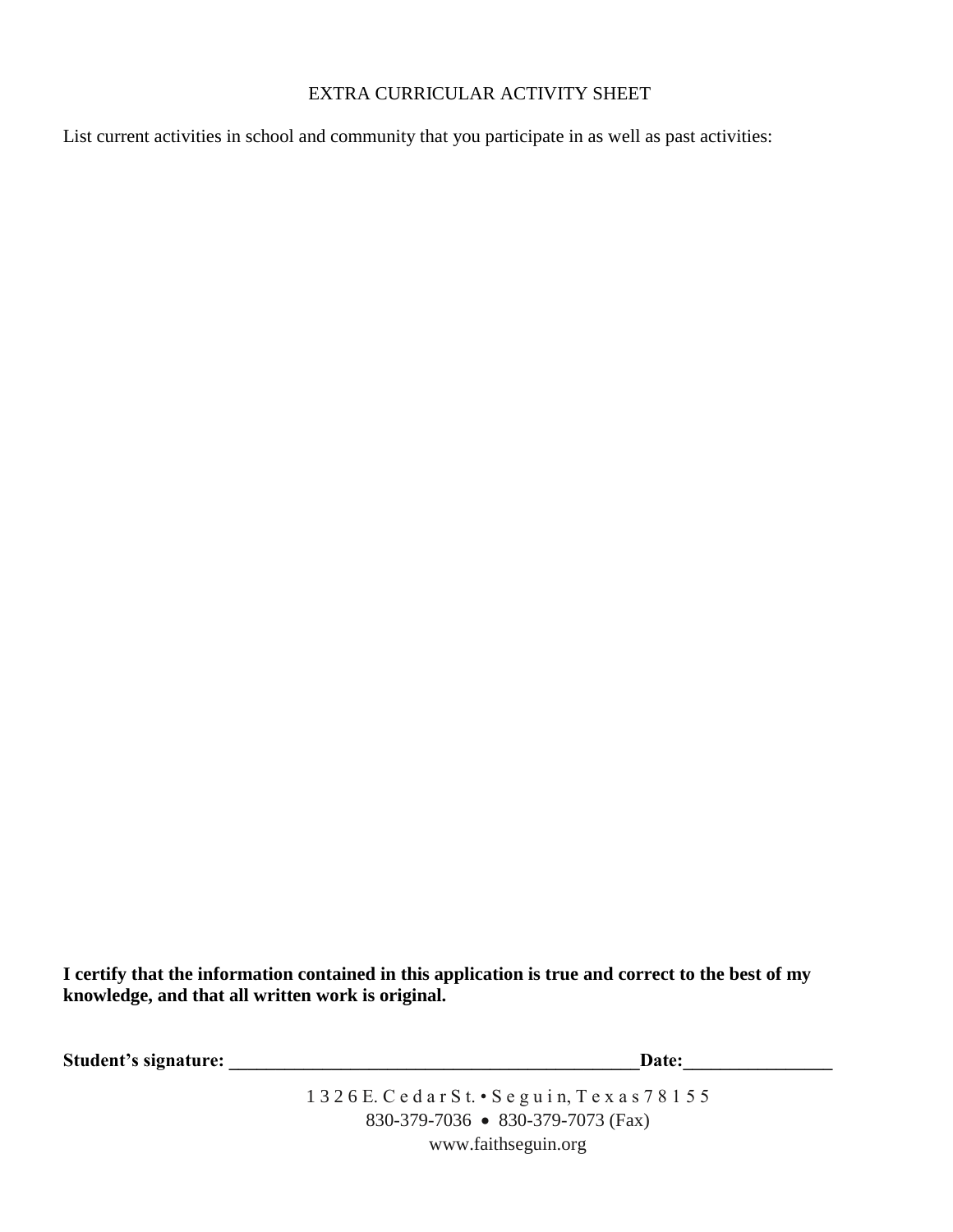William F. Lange Endowed Seminary Scholarship recommendation for: \_\_\_\_\_\_\_\_\_\_\_\_\_\_\_ **Please complete and mail to:** 

> **Faith Lutheran Church attn.: W. F. Lange Scholarship committee, 1326 East Cedar, Seguin, TX 78155**